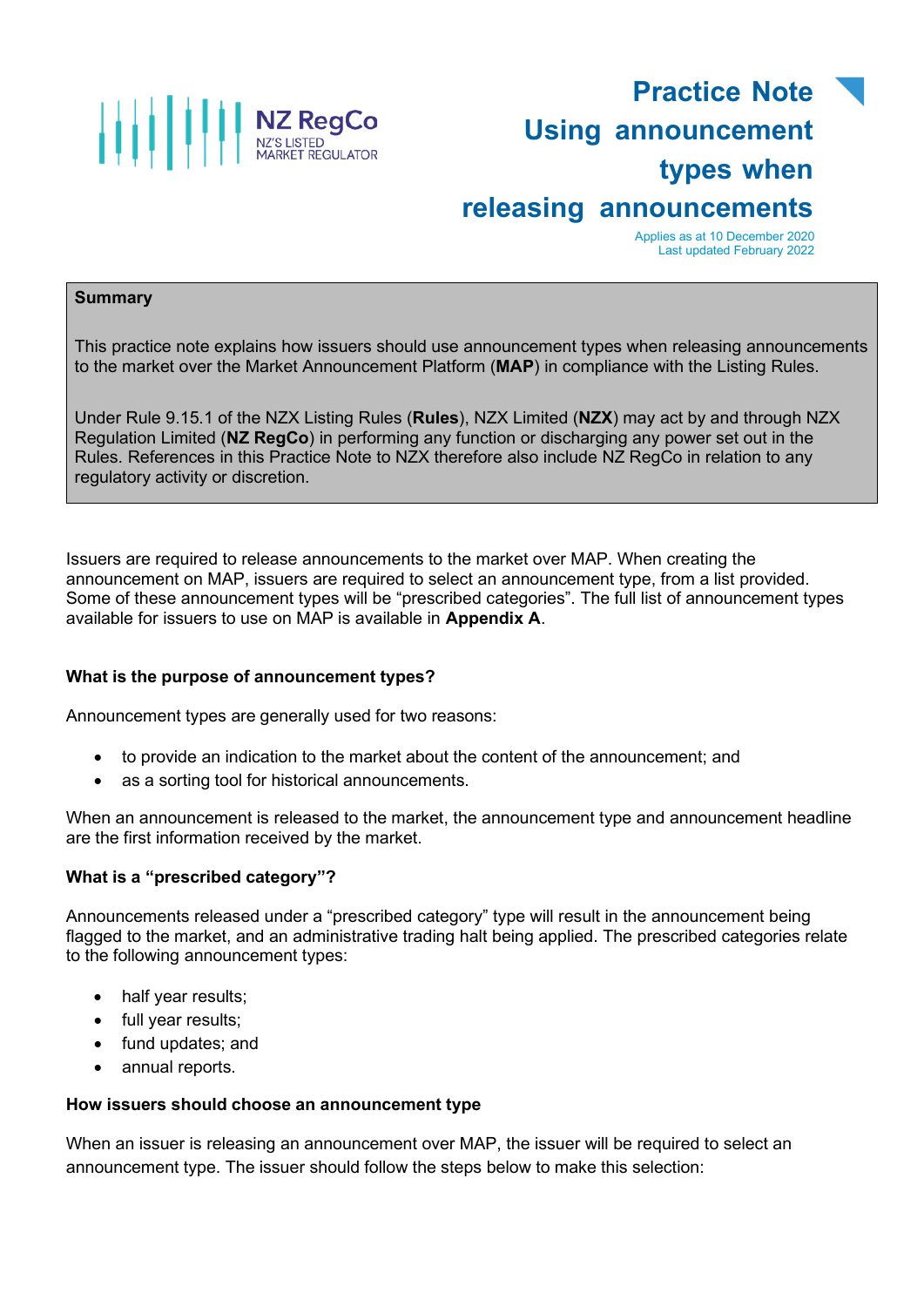# **AND READ TO A PROPER SUBTED**



- 1. If the content of the announcement is within a prescribed category, the issuer must select the prescribed category. This prescribed category should be used, even if the announcement also covers other announcement types.
- 2. The content of the announcement may cover more than one prescribed category for example, if the issuer releases the full year result with the annual report as one announcement. In these circumstances, the issuer should use the full year result prescribed category.
- 3. If the content of the announcement is not within a prescribed category, the issuer should select the announcement type which is most relevant to the announcement. This should be based on the purpose and content of the announcement. The description of each announcement type in **Appendix A,** will assist with this selection.
- 4. If the content of the announcement covers a number of announcement types (excluding prescribed categories), the issuer should select the announcement type which makes up the majority of the content of the announcement.
- 5. The issuer should use the headline to clarify the purpose of the announcement.

#### **Issuer Data**

Some announcements require data to be entered into MAP as required under listing rule 3.26.1. Appendix A details the types of data expected to be entered with certain announcements types. Please note that regardless of the announcement type, if any of the below data points are contained within the announcement, they will need to be entered into MAP.

- Allotment of financial products
- Gender diversity data
- Earnings data
- Key dates
- Change current Director or Senior Manager
- Add new Director or Senior Manager
- Net tangible asset figures

A MAP Data Guide and also a MAP User Guide are available here<https://map.nzx.com/static/forms/>

### **Contact details**

If an issuer has a query regarding the use of announcement types, they can contact their NZX Relationship Manager or email [issuerrelationships@nzx.com.](mailto:issuerrelationships@nzx.com)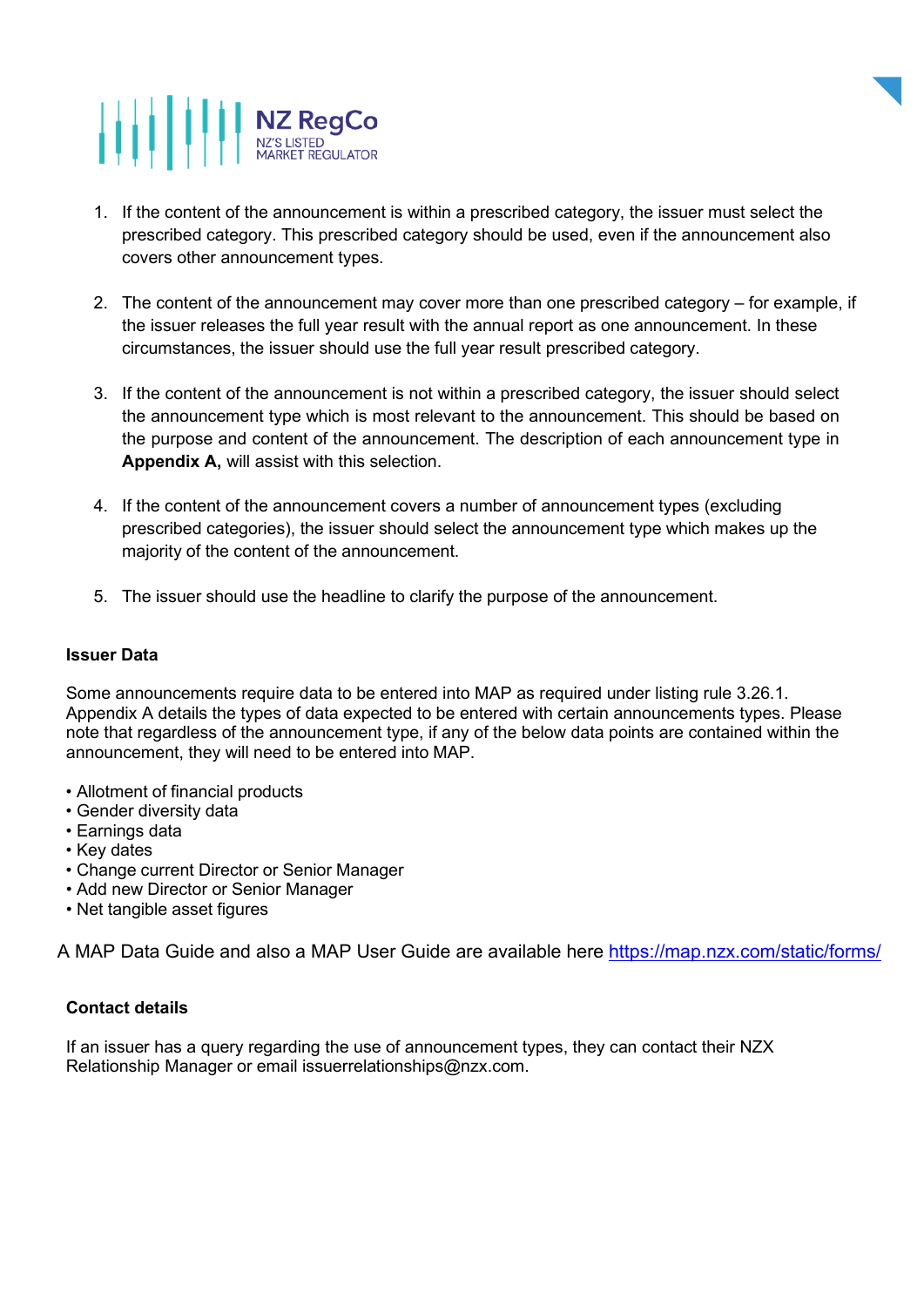

## **Appendix A: Announcement types**

| <b>KEY</b>                                               | Announcement types which are a prescribed category                                                                                                                                                                                                                                                                                                                                                                                                                                                                                                               |                                                        |                                                                                                                                                                                                                                            |
|----------------------------------------------------------|------------------------------------------------------------------------------------------------------------------------------------------------------------------------------------------------------------------------------------------------------------------------------------------------------------------------------------------------------------------------------------------------------------------------------------------------------------------------------------------------------------------------------------------------------------------|--------------------------------------------------------|--------------------------------------------------------------------------------------------------------------------------------------------------------------------------------------------------------------------------------------------|
| <b>Announcement</b><br>type<br>(as is shown on<br>MAP)   | <b>Previous announcement</b><br>types that would go under<br>this category type                                                                                                                                                                                                                                                                                                                                                                                                                                                                                  | <b>Recommended</b><br>issuer data entry                | <b>Description</b>                                                                                                                                                                                                                         |
| ADMIN  <br><b>Administrative Issuer</b><br>Announcements | For an issuer of Quoted<br>Equity Securities, an initial<br>announcement of a proposal<br>to:<br>Subdivide or<br>consolidate<br>any Financial<br>$\bullet$<br>Products;<br><b>Issue Equity</b><br>Securities; or<br><b>Issue Financial</b><br><b>Products</b><br>that may Convert to<br>Equity<br>Securities -<br>including the initial<br>announcement of a buyback<br>programme<br>Any decision to amend the<br>conditions of Quoted<br><b>Financial Products</b><br>Change of address or contact<br>details of the issuer or share<br>registry<br>Name Change |                                                        | All announcements<br>required by Rules 3.18<br>to 3.22.<br>There are separate<br>announcement types for:<br>1. credit rating changes<br>2. changes to auditors<br>3. corporate actions<br>4. offers of quoted<br>financial products (QFP). |
|                                                          | Senior Manager Change                                                                                                                                                                                                                                                                                                                                                                                                                                                                                                                                            | Change current<br>Director or Senior<br>Manager        |                                                                                                                                                                                                                                            |
|                                                          | <b>Director Change</b>                                                                                                                                                                                                                                                                                                                                                                                                                                                                                                                                           | Change current<br><b>Director or Senior</b><br>Manager |                                                                                                                                                                                                                                            |
|                                                          | Balance date change                                                                                                                                                                                                                                                                                                                                                                                                                                                                                                                                              |                                                        |                                                                                                                                                                                                                                            |

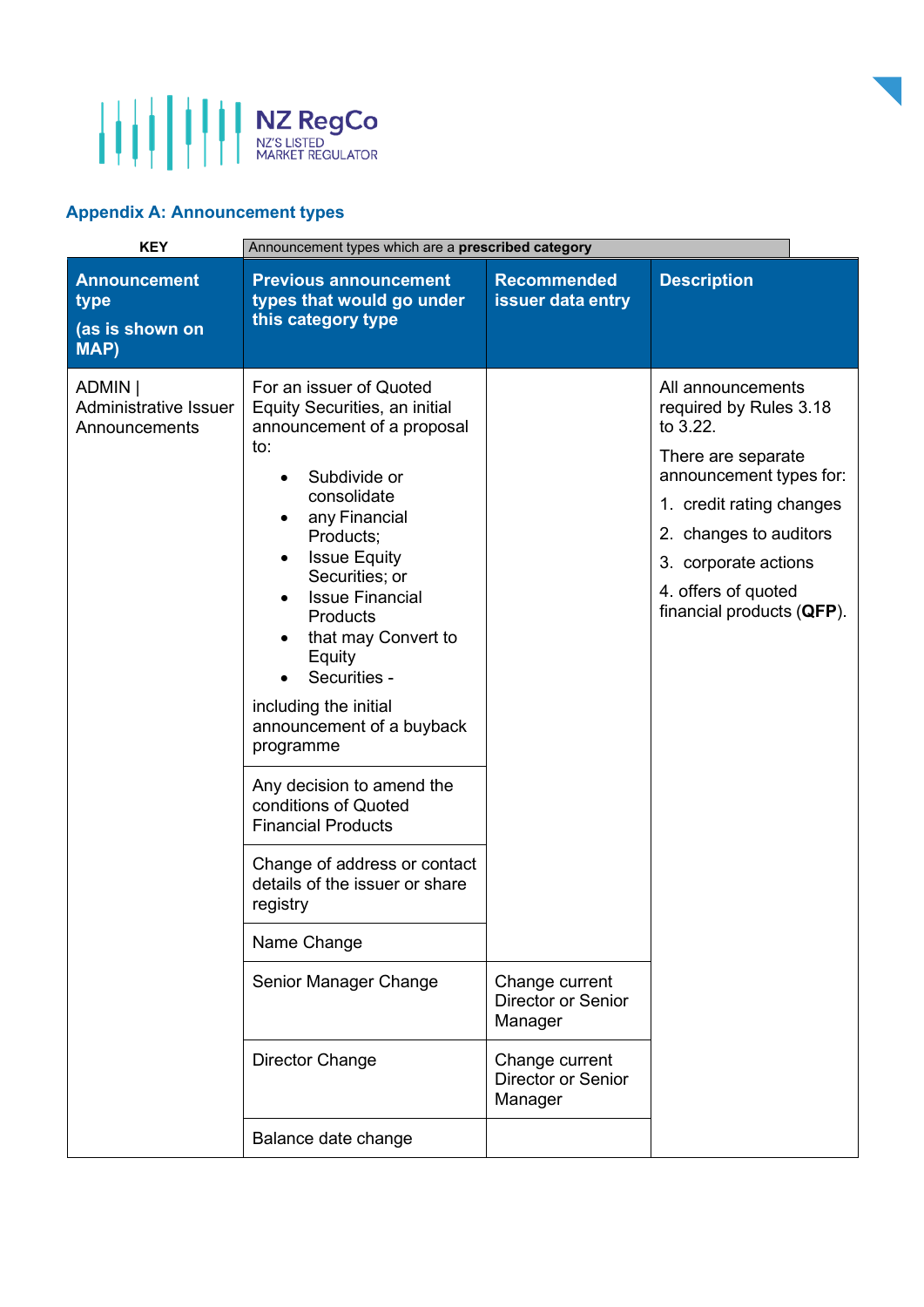

| <b>Announcement</b><br>type<br>(as is shown on<br>MAP)                            | <b>Previous announcement</b><br>types that would go under<br>this category type | <b>Recommended</b><br>issuer data entry                                                                                                                                             | <b>Description</b>                                                                                                                                                                                                                                                          |
|-----------------------------------------------------------------------------------|---------------------------------------------------------------------------------|-------------------------------------------------------------------------------------------------------------------------------------------------------------------------------------|-----------------------------------------------------------------------------------------------------------------------------------------------------------------------------------------------------------------------------------------------------------------------------|
| ANNREP   Annual<br>Report Issued /<br>Matters relating to<br><b>Annual Report</b> | Annual Report Issued /<br><b>Matters Relating to Annual</b><br>Report           | Gender<br>diversity data<br>Earnings data<br>$\bullet$<br>(if combined<br>with full year<br>results)<br>Net tangible<br>asset figures (if<br>combined with<br>full year<br>results) | For release of an annual<br>report to the market.<br>When an annual report<br>is combined with a full<br>year results<br>announcement, use the<br>full year announcement<br>type.                                                                                           |
| AUDITORS   Audit /<br>matters relating to<br>audit                                | Audit / Matters Relating to<br>Audit                                            |                                                                                                                                                                                     | Including matters such<br>as change of audit. If<br>audit report is released<br>as part of annual report,<br>use Annual Report<br>category.                                                                                                                                 |
| CORPACT  <br><b>Corporate Action</b>                                              | Prescribed form under rule<br>3.14                                              |                                                                                                                                                                                     | Generally for all<br>standard issuer                                                                                                                                                                                                                                        |
|                                                                                   | <b>Bonus Issue</b>                                                              |                                                                                                                                                                                     | corporate actions except<br>for offers of new                                                                                                                                                                                                                               |
|                                                                                   | <b>Dividend</b>                                                                 |                                                                                                                                                                                     | securities / rights issues<br>(for which OFFER can<br>be used). Includes:<br>dividends, foreign<br>exchange rates, bonus<br>issues, interest payment<br>notifications or decisions<br>to not pay, conversions,<br>stands in the market,<br>calls or instalments<br>payable. |
|                                                                                   | <b>Strike Price</b>                                                             |                                                                                                                                                                                     |                                                                                                                                                                                                                                                                             |
|                                                                                   | <b>Dividend Reinvestment Plan</b>                                               |                                                                                                                                                                                     |                                                                                                                                                                                                                                                                             |
|                                                                                   | Maturity of a Security                                                          |                                                                                                                                                                                     |                                                                                                                                                                                                                                                                             |
|                                                                                   | Interest - Payment<br>Notification or Decision Not to<br>Pay                    |                                                                                                                                                                                     |                                                                                                                                                                                                                                                                             |
|                                                                                   | Call or Instalment Payable                                                      |                                                                                                                                                                                     |                                                                                                                                                                                                                                                                             |
|                                                                                   | <b>Stand in the Market</b>                                                      |                                                                                                                                                                                     |                                                                                                                                                                                                                                                                             |
|                                                                                   | <b>Capital Reconstruction</b>                                                   |                                                                                                                                                                                     |                                                                                                                                                                                                                                                                             |
|                                                                                   | <b>Exercise of Warrants or</b><br>Options                                       |                                                                                                                                                                                     |                                                                                                                                                                                                                                                                             |

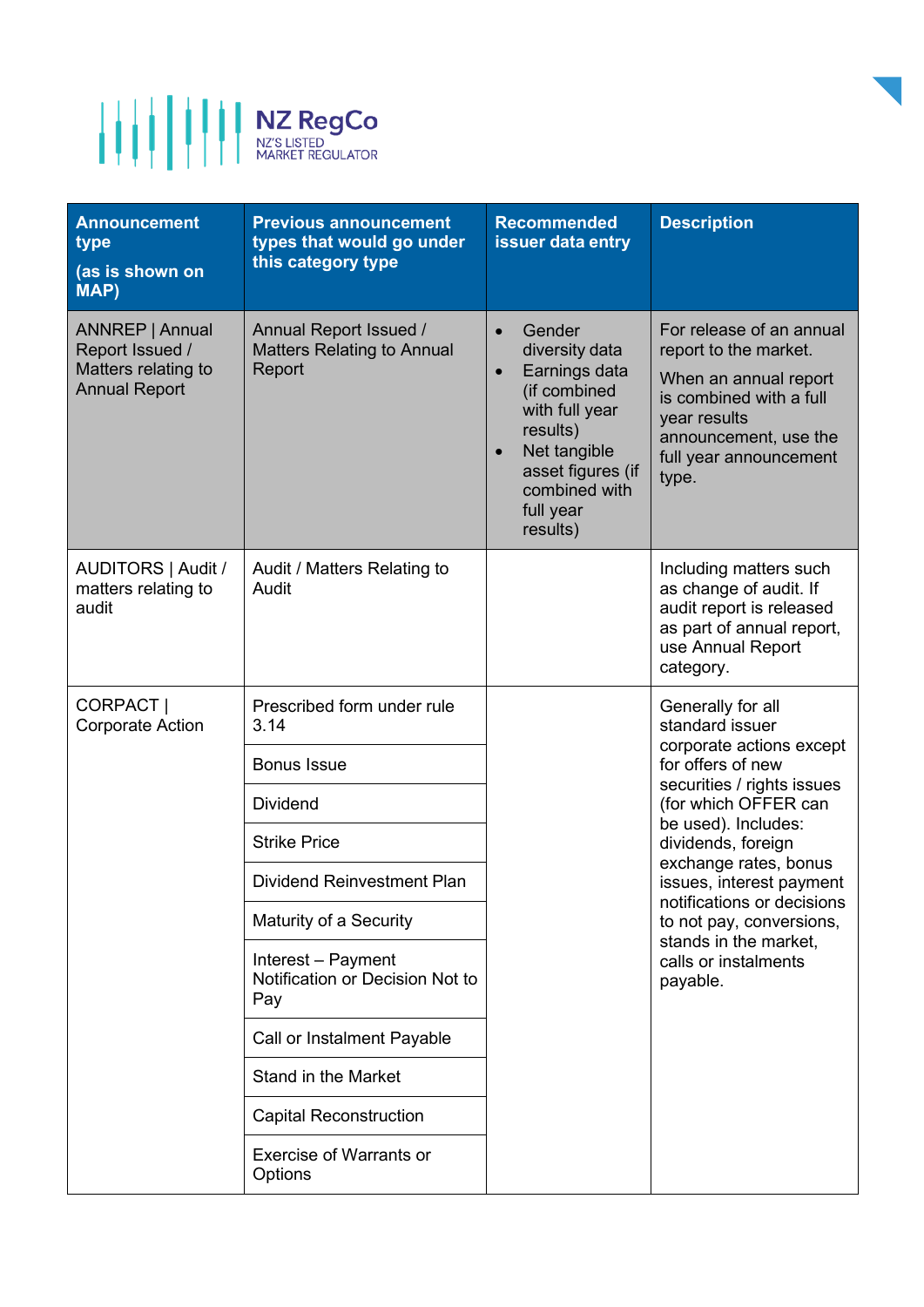

| <b>Announcement</b><br>type<br>(as is shown on<br><b>MAP)</b> | <b>Previous announcement</b><br>types that would go under<br>this category type | <b>Recommended</b><br>issuer data entry                     | <b>Description</b>                                                                                                                                                                                                                                                                                |
|---------------------------------------------------------------|---------------------------------------------------------------------------------|-------------------------------------------------------------|---------------------------------------------------------------------------------------------------------------------------------------------------------------------------------------------------------------------------------------------------------------------------------------------------|
|                                                               | <b>Conversion of Securities</b>                                                 |                                                             |                                                                                                                                                                                                                                                                                                   |
| CREDIT   Credit<br>rating change                              | <b>Credit Rating Change</b>                                                     |                                                             | Any announcement<br>about the change (or<br>otherwise) to the issuer's<br>(or any relevant<br>company's) credit rating.                                                                                                                                                                           |
| FLLYR   Full Year<br><b>Result</b>                            | <b>Full Year Results</b>                                                        | Earnings data<br>$\bullet$<br>Net tangible<br>asset figures | For release of the<br>issuer's (or relevant<br>company's) full year<br>financial statements.<br>When the annual report<br>is combined with the full<br>year results<br>announcement, use the<br>full year announcement<br>type.                                                                   |
| <b>FNDUPDTE</b>                                               | <b>Fund Updates</b>                                                             |                                                             | For release of Fund<br>Updates by issuers of<br>fund securities that are<br>managed funds.                                                                                                                                                                                                        |
| <b>GENERAL   General</b><br>release by Issuer in              | General                                                                         |                                                             | All other general<br>information, not<br>otherwise covered by a<br>relevant category type.<br>This includes substantial<br>security holder notices<br>by an issuer in respect of<br>a change in its<br>shareholding in another<br>company listed on an<br>exchange (be that NZX<br>or otherwise). |
| relation to activities                                        | <b>Shareholder Communications</b>                                               |                                                             |                                                                                                                                                                                                                                                                                                   |
|                                                               | <b>Index Notice</b>                                                             |                                                             |                                                                                                                                                                                                                                                                                                   |
|                                                               | Key Dates - Results etc                                                         | Key dates                                                   |                                                                                                                                                                                                                                                                                                   |
|                                                               | <b>Listing Correspondence</b>                                                   |                                                             |                                                                                                                                                                                                                                                                                                   |
| HALFYR  <br><b>Preliminary Half</b><br><b>Year Result</b>     | <b>Half Year Results</b>                                                        | Earnings data<br>Net tangible<br>$\bullet$<br>asset figures | For release of the<br>issuer's (or relevant<br>company's) half year<br>financial statements.                                                                                                                                                                                                      |
| <b>INTERIM</b>                                                | Interim Report                                                                  | Earnings data<br>٠                                          | Under the new Listing<br>Rules, Issuers are not                                                                                                                                                                                                                                                   |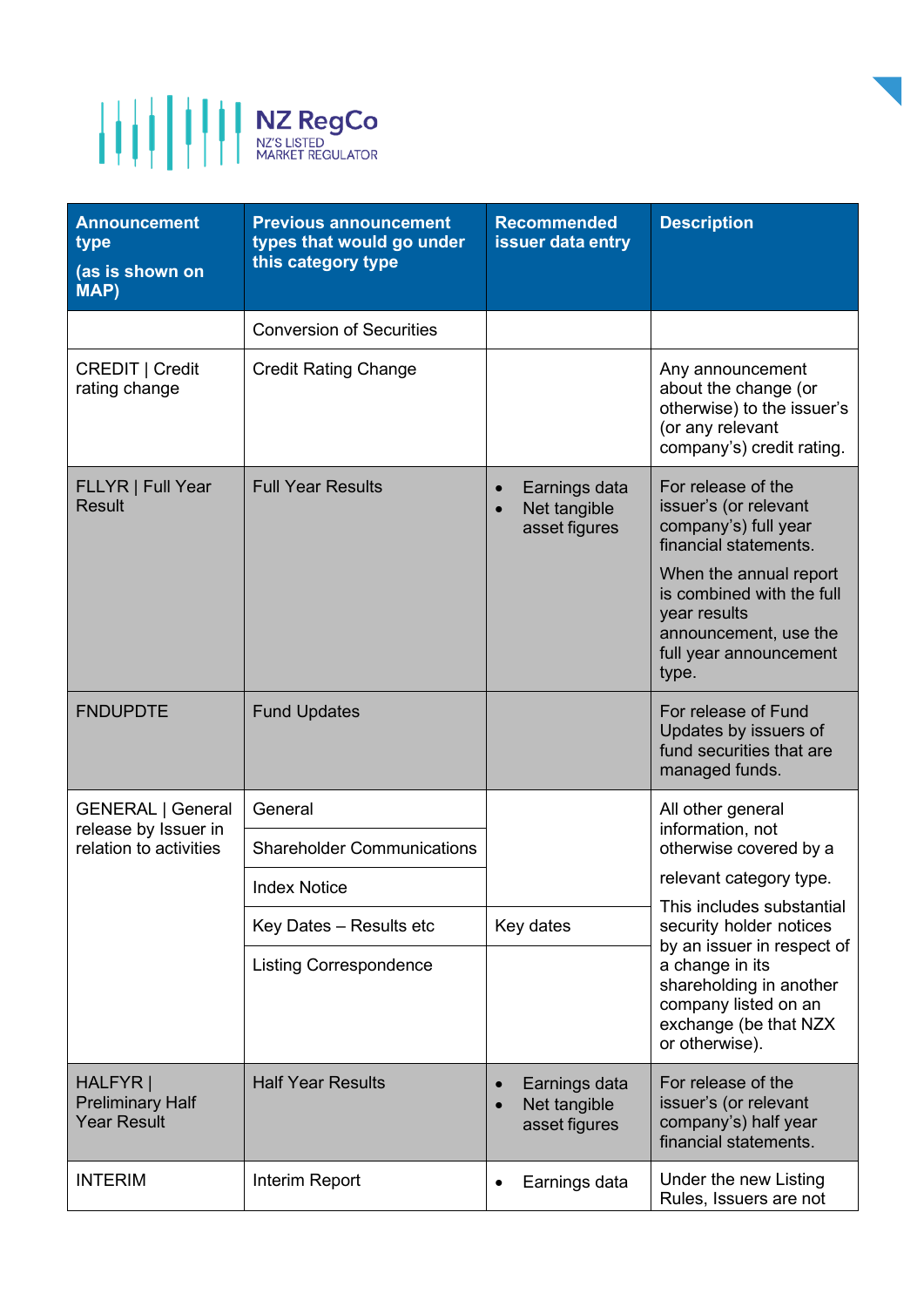

| <b>Announcement</b><br>type<br>(as is shown on<br><b>MAP)</b> | <b>Previous announcement</b><br>types that would go under<br>this category type        | <b>Recommended</b><br>issuer data entry                               | <b>Description</b>                                                                                                                                                                                                                           |
|---------------------------------------------------------------|----------------------------------------------------------------------------------------|-----------------------------------------------------------------------|----------------------------------------------------------------------------------------------------------------------------------------------------------------------------------------------------------------------------------------------|
|                                                               |                                                                                        | Net tangible<br>$\bullet$<br>asset figures                            | required to release an<br>Interim Report as well as<br><b>Preliminary Half Year</b><br>Results. Issuers can still<br>choose to release an<br>Interim Report, however<br>the Preliminary Half Year<br>Result should go under<br><b>HALFYR</b> |
| <b>MEETING   Notice</b>                                       | <b>Address or Presentation</b>                                                         |                                                                       | All announcements<br>related to an annual or<br>special shareholders<br>meeting.                                                                                                                                                             |
| and Results of<br>Meeting                                     | <b>Meeting Notice or Results</b>                                                       | Key dates                                                             |                                                                                                                                                                                                                                              |
| MKTUPDTE   Market<br>Update                                   | <b>Market Update</b>                                                                   |                                                                       | Includes all updates in<br>relation to the<br>performance of an<br>issuer, such as financial<br>forecasts, monthly and<br>quarterly reports, NTA or<br>NAV reports.                                                                          |
|                                                               | <b>Financial Forecast</b>                                                              |                                                                       |                                                                                                                                                                                                                                              |
|                                                               | Quarterly Update / Report                                                              |                                                                       |                                                                                                                                                                                                                                              |
|                                                               | <b>Monthly Report</b>                                                                  |                                                                       |                                                                                                                                                                                                                                              |
|                                                               | Net Tangible Assets / Net<br><b>Asset Value</b>                                        | Net tangible asset<br>figures                                         |                                                                                                                                                                                                                                              |
|                                                               | <b>Mining Update</b>                                                                   |                                                                       |                                                                                                                                                                                                                                              |
| OFFER   Offer                                                 | <b>Product Disclosure</b><br>Statement                                                 |                                                                       | For all matters relating to<br>a new offer or new issue                                                                                                                                                                                      |
|                                                               | Placement                                                                              |                                                                       | of securities as part of<br>an ongoing offer. This<br>category should be used                                                                                                                                                                |
|                                                               | <b>Rights</b>                                                                          | relating to the initial offer<br>until it closes.<br>category for the | for all announcements                                                                                                                                                                                                                        |
|                                                               | <b>Entitlement Issue</b>                                                               |                                                                       |                                                                                                                                                                                                                                              |
|                                                               | Share purchase plan                                                                    |                                                                       | There is a separate<br>allotment notice(s)                                                                                                                                                                                                   |
|                                                               | <b>Prospectus Announcements</b>                                                        |                                                                       |                                                                                                                                                                                                                                              |
| RA   Appointment of<br>Receivers,                             | <b>Appointment or Matters</b><br>Relating to Receivers,<br>Liquidators, Administrators |                                                                       | Any announcement<br>relating to appointment<br>or matters relating to                                                                                                                                                                        |